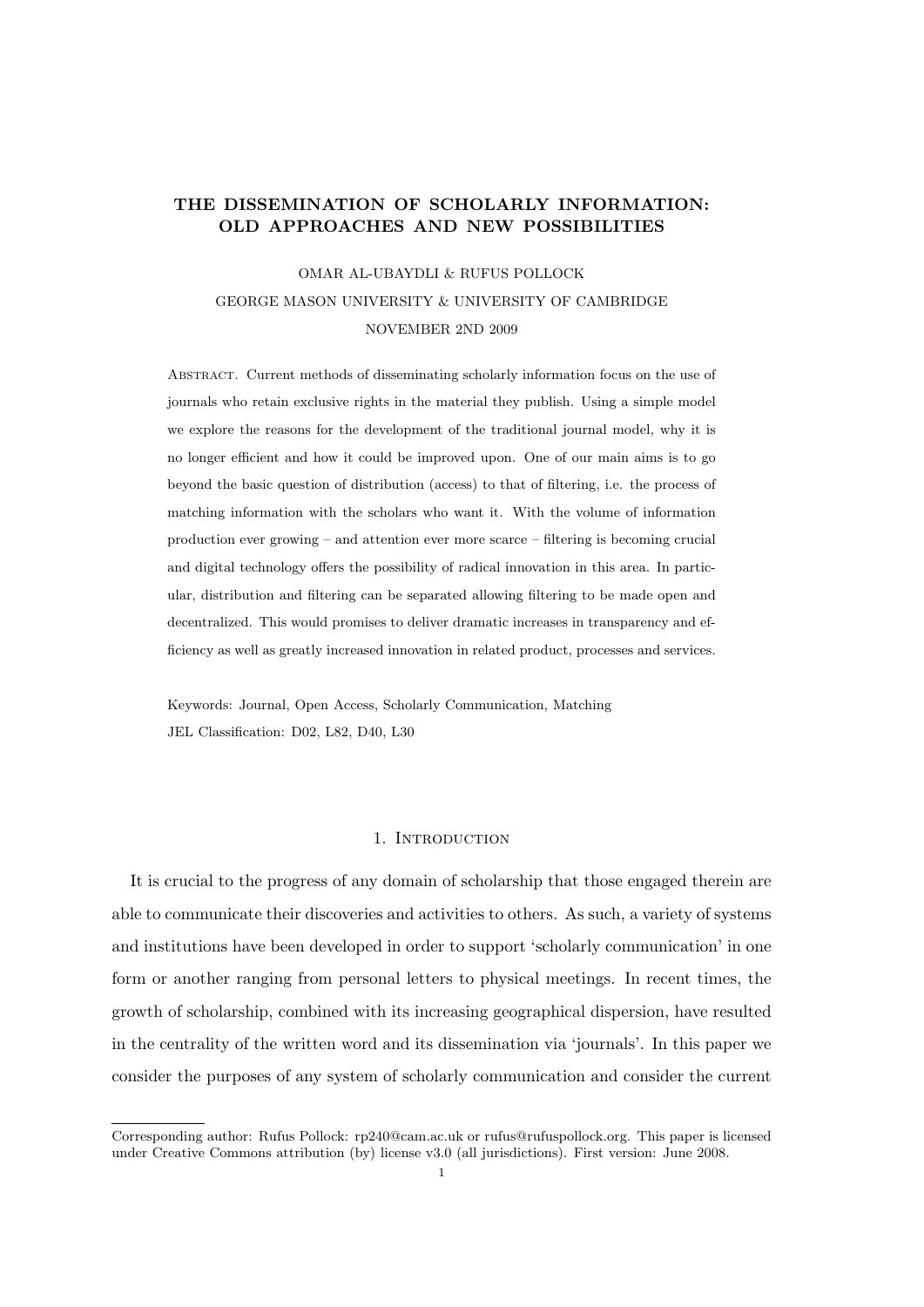academic journal system in light of them. This examination highlights several deficiencies and also suggest various possible improvements.

When thinking about the possible mechanisms of scholarly communication it is useful to specify in more detail the criteria against which they should be measured. That is, to put it more succinctly, what do we want a good mechanism for scholarly communication to do? In particular, when we say communicate we must ask ourselves what, to whom, in what form, etc etc. For it is clear that when we talk of communication we usually mean more than the simple transmission of a piece of information. In fact, today, with so much scholarship available, the challenge may often not lie in the transmission from the author to the reader but in the matching of authors and readers – the decision of 'what to read'. This growing focus on choice is a natural one in a world where time and attention are limited and the amount of scholarship available is ever increasing. As such it suggests that there are at least two distinct functions performed by a system of scholarly communication:

- (1) Distribution getting information from authors to readers (and back again)
- (2) Selection (filtering) deciding what to distribute and to whom

In appreciating this distinction it is illuminating to consider how practice has changed over time. Originally communication between scholars, at least in written form, primarily took the form of letters between the individuals involved. As such, the two activities of distribution and filtering would be almost completely identical. Then, as the number of authors and readers grew this became infeasible and dedicated journals would be created which would then disseminate to their particular readers a selection of what was submitted to them. Thus, what was once a direct peer-to-peer relationship became mediated by a new institutional form: the academic journal – though of course journals were often run by the very readers and authors who used them. Finally, today, thanks to digitization and the Internet peer-to-peer is once again a possibility though with important differences: unlike in the past, where a letter writer chooses the recipient, the modern peer-to-peer approach more resembles journals in that the author and reader act independently – the author uploads or publishes his/her work to a repository entirely separately from the reader finding, downloading and reading it. This last discussion suggests breaking down our original two categories a little further: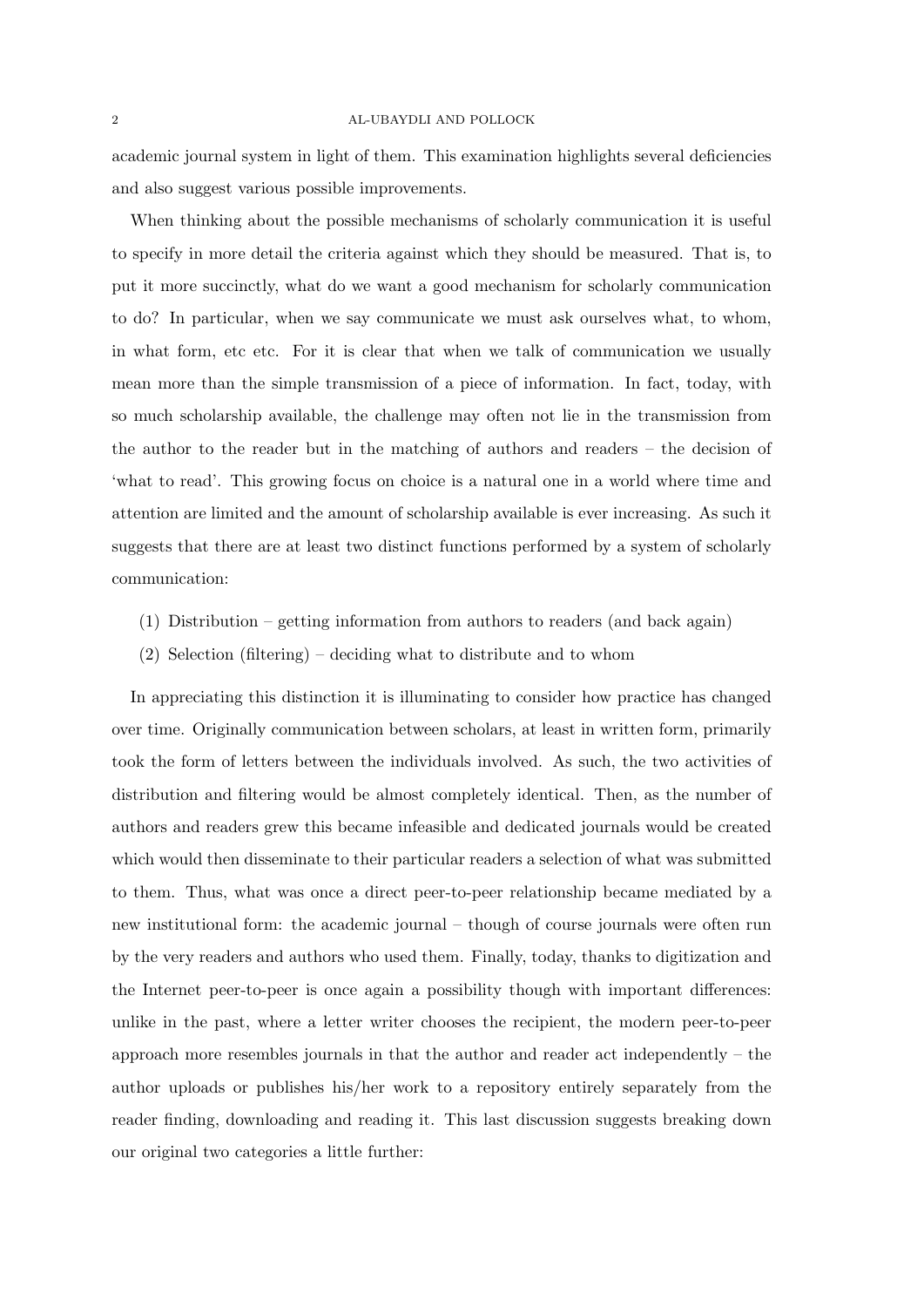- (1) 'Making available' publishing material
- (2) Discovery finding out what is available
- (3) Choice choosing from what is available
- (4) Reading getting access to the material (in the form required)

Here, the first and fourth item would come under the 'distribution' heading while the second and third would come under 'selection'. In addition we should mention two other functions performed by such a system, both of which relate to selection: a) improvement of work via peer-review (distinct from filtering process itself); b) 'quality signalling' whereby the selection of work helps signal the quality of its creators which in turn is important for the purpose of resource allocation (jobs, grants etc) within the scholarly community.

With these added to the list we now have a good number of separate goals which a scholarly communication mechanism may seek to satisfy. The next stage is to consider how the current system, largely based on academic journals, fares in respect of them.

1.1. Goals, Instruments and the Current Journal System. It is well known that in order to fully address a given number of (independent) goals one needs an equal number of instruments. For example, if one is seeking to address both congestion and pollution in relation to road-traffic, a single instrument such as petrol taxes, will be insufficient.

Here too there are multiple independent goals, most notably distribution and selection (matching). These are clearly distinct goals and require distinct instruments for their achievement but journals are but a single instrument which combine distribution and filtering in one mechanism.

Originally, the restrictions of reproduction and distribution technologies, meant they were the best instrument available. Today, with the advent of the computer and the Internet, this is no longer true: distribution (the uploading and downloading) can be done by almost anyone and quite separately from recommendations and rating of that material.

As such, the traditional journal system is becoming a serious constraint, particularly in its closed access form. There are two distinct aspects of this constraint. First, on the distribution side, journals delay and restrict access as a result of higher prices arising either from simple monopoly control or the costs of the (inefficient) selection mechanism the traditional model necessitates. Second, on the selection side, the forced combination of selection and distribution and the associated monopoly control of content greatly limit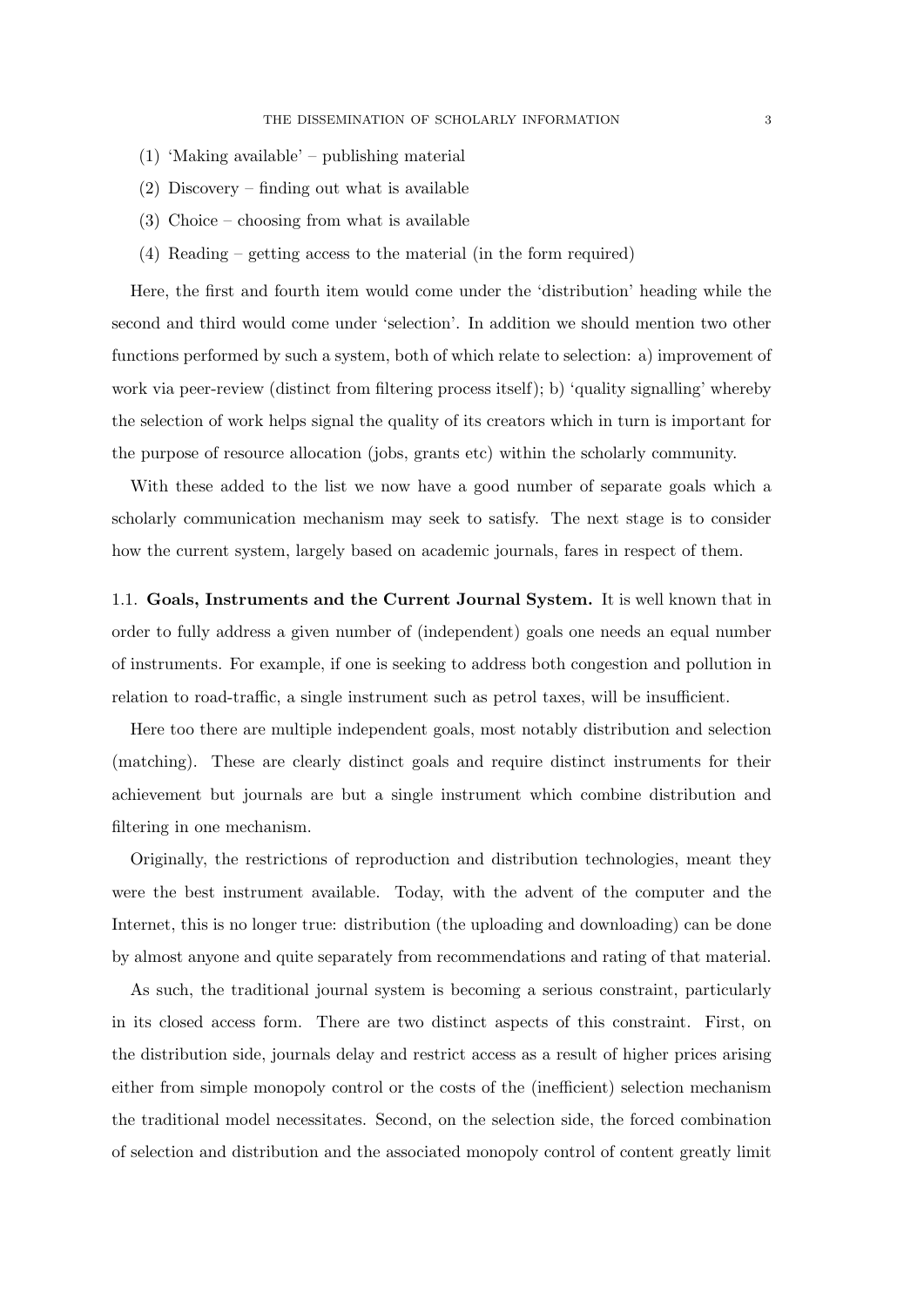#### 4 AL-UBAYDLI AND POLLOCK

the efficiency (and utility<sup>1</sup>) of the selection and filtering processes used to match authors and readers together.

Unfortunately, the two-sided nature of the journal market (based on expectations), combined with the current evaluation structure of academia, continue to lock society into this inefficient restriction. Open-access journals provides are an important part of improving the current situation. However, as we discuss below, they are only a first step: in order to reap the full benefits of new technology we must move away from the traditional 'journal' model to a system that allow for full separation between the distribution and selection operations.

1.2. The Technological Origins of Modern Inefficiency. At this point it is worth considering in a little more detail why restricted-access journals originally came about. The answer lies in the nature of the technology available in earlier periods to manage distribution (printing and transmission). When many journals were originally started the cost of transmitting information was very high and journals acted as a club good by which the costs of reproduction and distribution could be (efficiently) shared (the efficiency arising here from economies of scale).

At the same time, given the limited 'bandwidth' available, it was natural for journals to take on some filtering role in order to economize on the scarce distribution capacity. In this situation, dissemination is limited and with only one instrument available (journals), it is natural to tie dissemination and filtering together (with filtering in many ways secondary). Once filtering is being done it is natural for journals to 'tie' material to the journal explicitly via copyright – though at an early stage given the scale economies of journals this explicit tying was not actually necessary and was probably done for simple legal convenience.

With the advent of digital communications, in particular the Internet, bandwidth is no longer scarce. What is now scarce is attention. In this setup the importance of a journal is not its role in efficiently sharing reproduction and distribution costs but its role as a filtering mechanism. However, there is now a problem: when distribution is central it is natural to 'add-in' filtering, it is not natural, or necessary, to tie distribution to filtering when filtering is central. In fact, it seems clear that distribution and filtering can be done

<sup>&</sup>lt;sup>1</sup>After all what good is it to find an article if you cannot read it.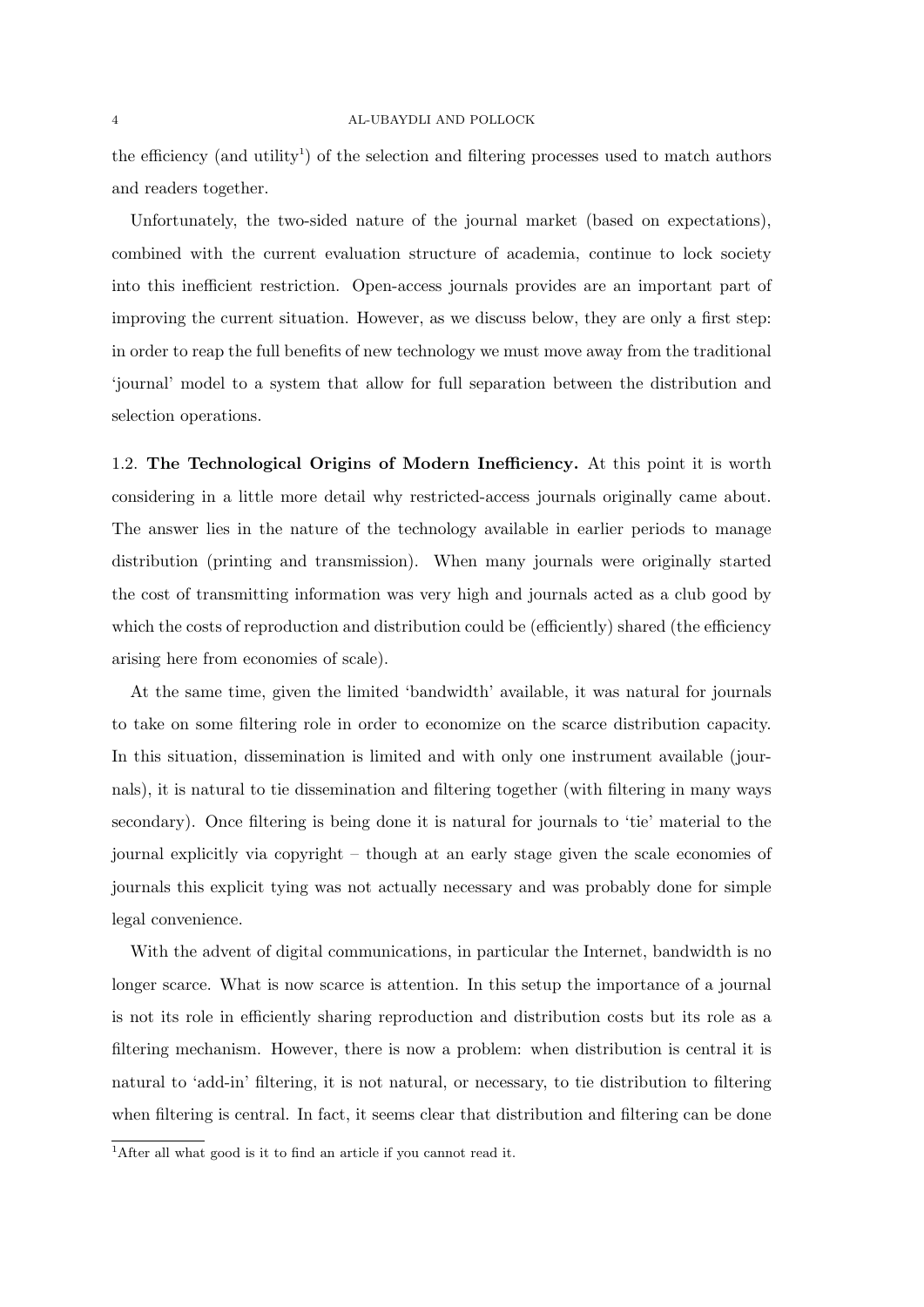entirely separately (there are potentially many ways for one to download my paper quite separate from getting it from a journal – and lots of ways to do matching and filtering other than by journal editors and reviewers). The Open Access movement can be seen as largely about achieving this separation: with open access there is no longer a connection between access/distribution (which would be free) and the filtering mechanism (the choice of which articles go in a particular journal).

That said the 'Open Access' movement still has a large focus on journals – albeit openaccess ones. This, in our view, is a mistake. Technology has also affected possibilities for filtering. In particular it is no longer clear why the centralized mechanism of official peer-review and journals is superior to alternative decentralized options. The last decade, has witnessed widespread, and often successful, experimentation with distributed voting and evaluation mechanisms (for example Slashdot's story-ratings and Google's link-based site rankings).

Thus, to be more radical, it makes sense not only to remove centralized control of distribution but also centralized control of filtering. A more distributed (market-like?) filtering mechanism would permit the same freedom (and potentially same status) for reviewing and recommendation as it does in the production of scholarly information. At the same time it would deliver greater transparency and, by permitting 'free-entry' in filtering, would permit greater specialization, greater diversity, increased participation and the increasing efficiency flowing from greater competition.<sup>2</sup>

As such, the gains from going 'open' are not simply wider access, but a reduction in the time and energy scholars spend finding and processing research information. Significantly, this second item, which is less frequently mentioned in discussions of 'Open Access', may well be the most significant.

## 2. Background and Existing Literature

Before delving into the model it is worth providing some background especially in relation to what open access is and what relevant analyses already exist in the literature.

Open Access (OA) journals are defined by the absence of exclusive copyright on their contents. In the digital age, this translates to an article delivery price of zero to readers.

<sup>&</sup>lt;sup>2</sup>Later in this article we will discuss a concrete system for implementing a decentralized filtering mechanism in relation to scholarly work.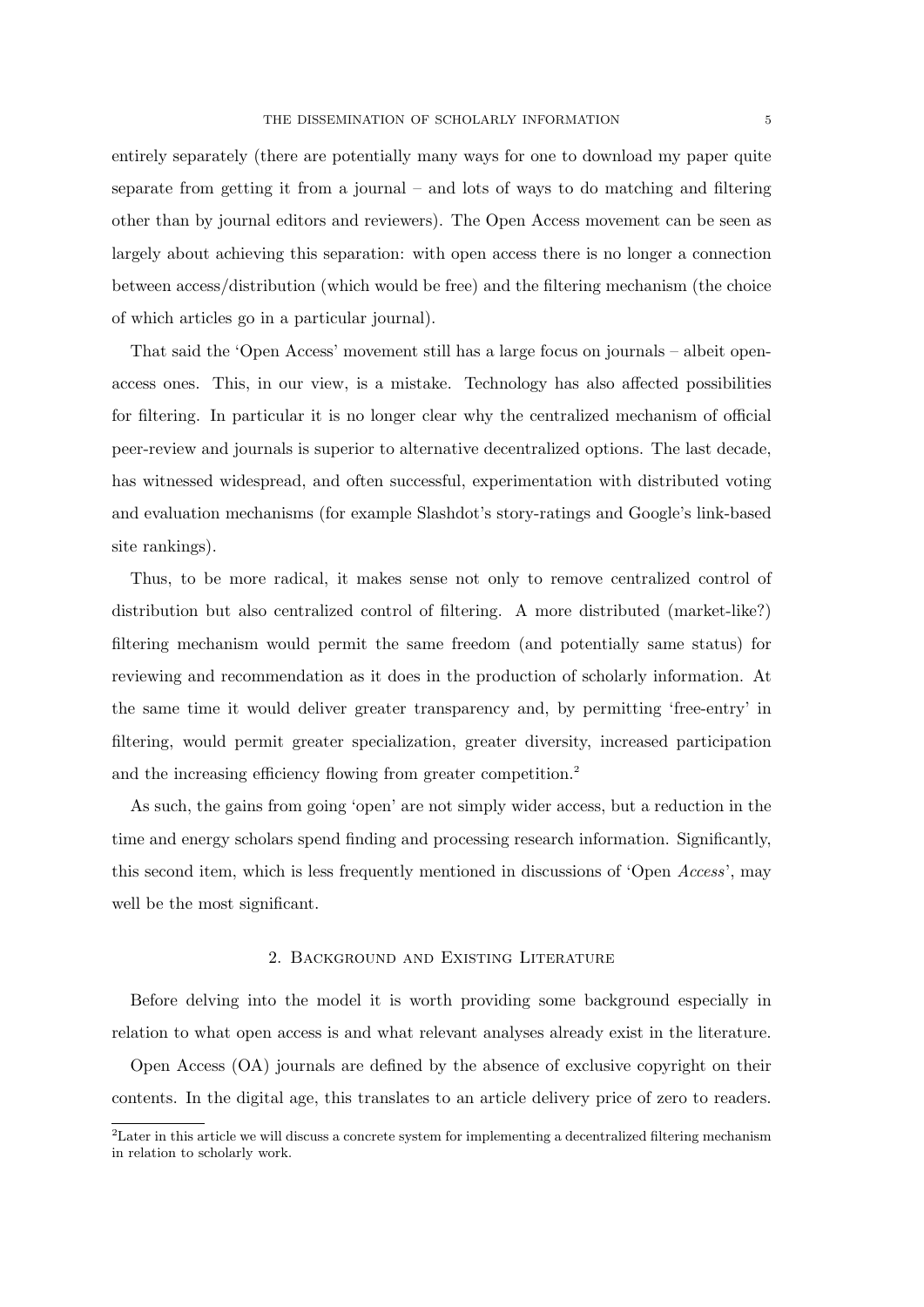Essentially, the journal's role is reduced to rubber-stamping already available articles that they deem to be of sufficient quality (Bergstrom, 2001; Tenopir et al., 2000).

Technically, OA vs. non-OA journals has nothing to do with profit vs. non-profit. However, the two issues have become somewhat conflated for two reasons. First, for obvious reasons, an OA journal, are almost always non-profit. Second, even non-OA nonprofit journals have been shown to charge much less than profit journals (as part of their mandate is to promote readership).

It is noteworthy, especially in light of our later discussions, that there is clear evidence that commercial publishers are exploiting their market power. Studies by Bergstrom and Bergstrom (2004) and Dewatripont et al. (2007) demonstrate that commercial publishers charge approximately three times as much as journals produced by non-profit scientific organizations. These studies employ a wide variety of controls, including quality (via citations).

This evidence is also supported by the trend in prices. Tenopir et al. (2000) trace the trend in rising prices from the late 1970s through to the 1990s – a period of immense consolidation in the industry, and McCabe (2002) also demonstrates that part of the recent price increases can be attributed to merger activity among the leading commercial publishers.

Of course, open access, whether via journals or otherwise, can have problems. In theory, the principal criticism levelled at OA journals is that charging publication fees creates an incentive to 'over-publish' as publishing is the source of revenue. On the other hand if revenues come from readers, then the incentive is to be more selective since readers' willingness-to-pay will be increasing in article quality. In terms of the dynamic consistency literature, the temptation to publish substandard articles is greater under OA revenue schemes. McCabe and Snyder (2005) and Jeon and Rochet (2007) also offer some more subtle potential drawbacks of relying on publication fees based on formal modelling of the interplay between author and reader demand.

However it takes no more than a straightforward application of the Folk Theorem to note that, given a sufficiently long horizon, reputation effects can overpower any static temptation to defect. This point was stressed by the UK Commons (2004) report on the academic publishing industry.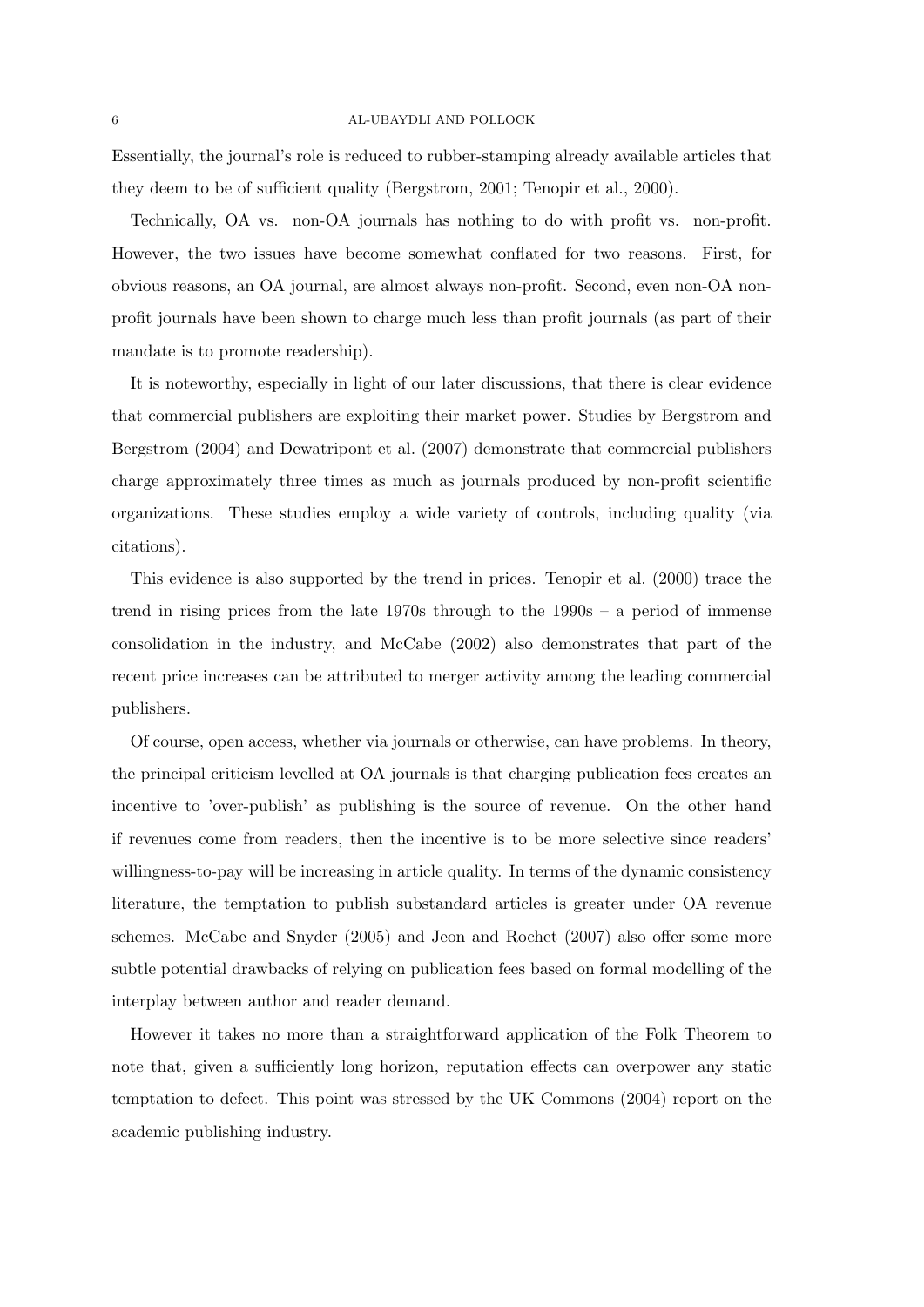This possibility has been borne out in practice, where the PLoS OA journals have achieved high impact factors in a short period of time. It is also worth noting that the incentives to 'defect' are arguably much higher for the many firms that exist purely to rate other firms' products (e.g., consumerreports.com), yet these firms persist rather than collapsing under the temptation of endorsing the highest-bidder among the firms that they are rating.

As mentioned above, in the digital age, the marginal cost of delivering articles is virtually zero. This is an addition to the fact that digital journals can generate total savings or approximately 30% (Tenopir et al. (2000)). This implies that any positive reader price generates deadweight loss (DWL) on the reader's side. Similarly charges on the author side (as are often proposed for the OA model) may generate costs by limiting what gets published. These potential inefficiencies, and their minimization, have been the main focus of the economic literature so far (e.g. McCabe (2002); McCabe and Snyder (2005); Jeon and Rochet (2007)).<sup>3</sup>

Here, as already indicated by our introduction, we wish to leave these 'access' question largely to one side and focus instead on what we have termed 'selection'. Specifically, we wish to examine what additional selection and filtering costs (or benefits) arise from the closed access model and the associated monopoly control of content. As our survey above indicates this particular point has so far received little attention.

# 3. Model

This model is obviously, and intentionally, heavily simplified. Its aim is to capture the key features of our argument not to provide a complete and exact model of the mechanisms of scholarly information production and dissemination.

Our focus will be on the distribution and filtering of scholarly information and we therefore begin by abstracting entirely from the production side and assume, simply, that there is a single piece (or set) of information to be disseminated which we will term 'A'

<sup>3</sup>Some other points have been raised, albeit relatively minor, for example, the advantage to OA journals ns eliminating reader-pricing administration costs (UK Commons (2004), Willinsky (2005)). Though these must obviously be replaced with account management on the author side, when publication fees are used this still translates to a substantial cost saving.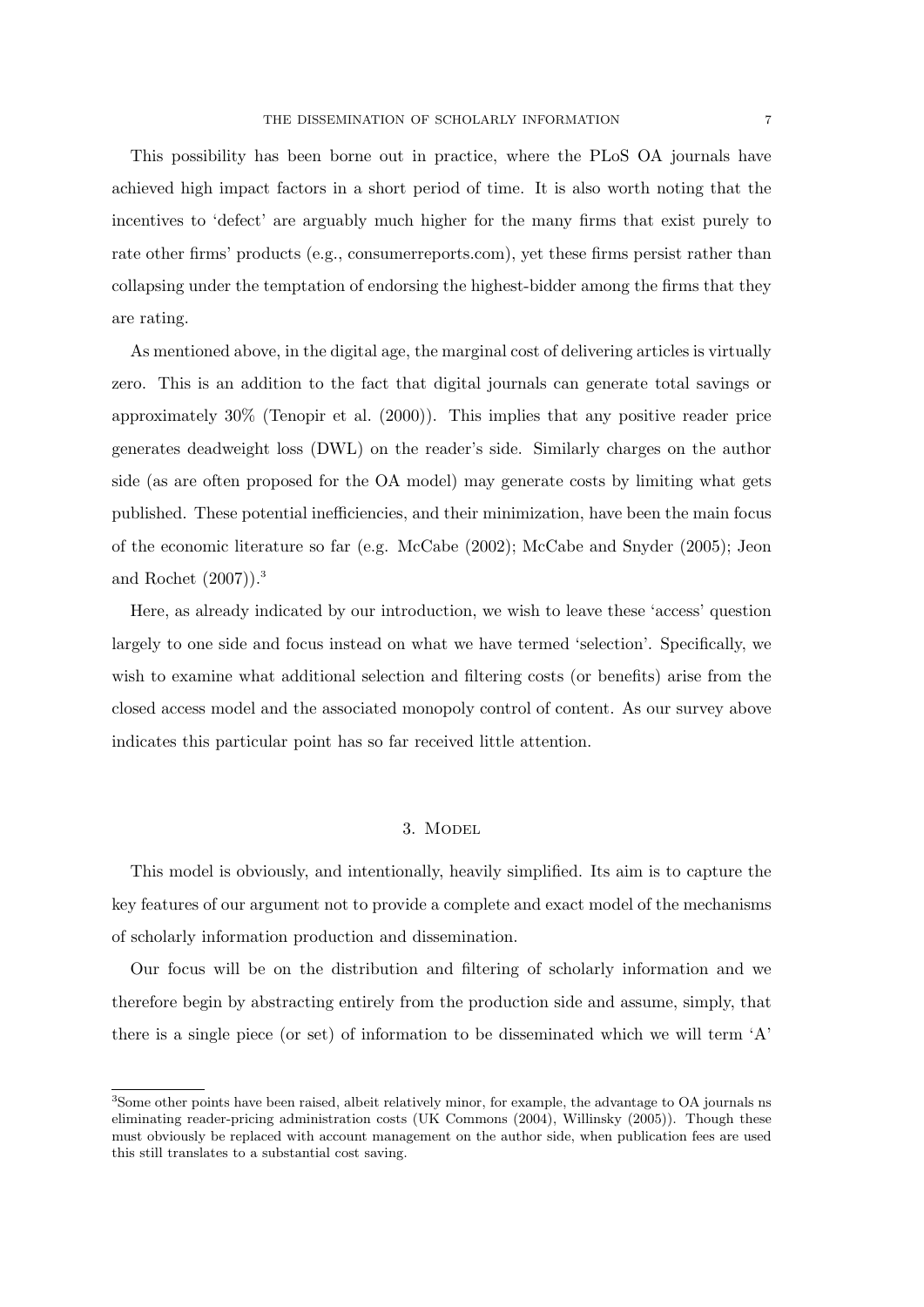(to stand for 'article' or set of 'articles').<sup>4</sup> This 'article' has a quality value q which follows some probability distribution  $G$  (which is common knowledge). There are  $N$  scholars who wish to have access to scholarly information. A scholar's utility from having access to an article is: $5$ 

$$
U = E_G(q) - c
$$

Where  $c$  is the cost of obtaining (and 'using') the article. Scholars' outside options, that is their payoff if they do not obtain the article, is normalized to 0.

Our analysis proceeds in stages. First, we analyse the case without a Journal<sup>6</sup> and without filtering (termed 'direct access'). Next we analyse the case with a Journal but without filtering and finally the case of both a Journal and filtering. The salient points we seek to highlight with the model are that:

- A Journal offers economies of scale in distribution. When direct access is costly this makes a Journal an efficient distribution mechanism.
- Filtering may be attractive even without a Journal but it is naturally bundled with a Journal since the activities of collation for distribution and collation for filtering are naturally complementary.
- However as direct access costs drop the value of a Journal as a distribution mechanism erodes but its monopoly (based on expectations) in filtering may remain.

3.1. Basic Case: Direct Access without Filtering. With direct access individual scholar receives article directly (i.e. without going via journal) at cost  $i$ . We shall ignore the possibility of filtering for the time being and thus in this case the expected quality is just the average  $\bar{q}$  and we have:

$$
U^D = E_G(q) - i = \bar{q} - i
$$

The scholarly information is then disseminated if and only if If  $U^D \geq 0$ .

<sup>&</sup>lt;sup>4</sup>We could allow the number of articles to be a choice parameter but it adds little to the analysis except complexity. What is important, and is also omitted by this assumption, is article/scholar heterogeneity in tastes. We shall return to this question below.

<sup>5</sup>A natural extension to this approach would be to allow heterogeneity across scholars, for example by including a parameter  $\theta$  in the utility function to capture variation (whether in value or costs). In fact it would then be natural to invert the setup slightly to define a reduced form demand function  $D(q^e, c)$ depending on expected quality  $q^e$  and costs c. However, for the time being we stick with this simpler formulation.

 ${}^{6}$ In what follows we shall assume only a single Journal for simplicity. Where this assumption has important consequences for the analysis it will be noted.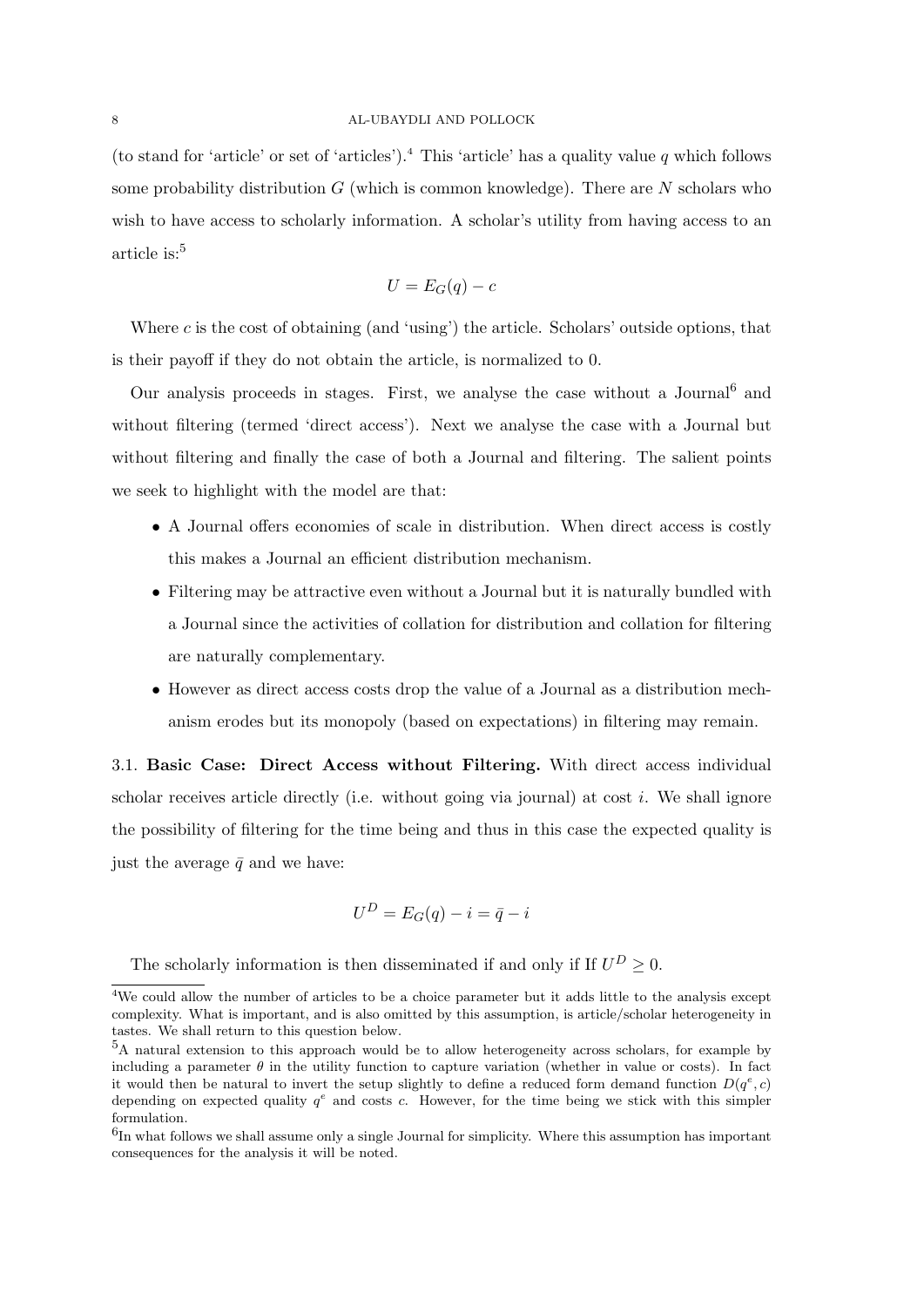3.2. A Journal. Now suppose there exists a Journal to which scholars can subscribe for a fee  $p$  and which in return distributes the article(s) to them. The main feature of a Journal (initially) will be its access to an distribution/reproduction technology exhibiting economies of scale. In particular we assume that a Journal has fixed costs  $H$  and marginal costs of  $j < i$ . So total costs with N users are  $H + jN$  and thus the Journal's profit is:

$$
\Pi = Np - (H + jN)
$$

The Journal has no means to alter quality so a scholar's utility from purchase is:

$$
U^J = \bar{q} - p
$$

At this point we shall not make an explicit assumption about the Journal's pricing approach (it can be anything between a shared club run by the scholars and just breaking even and a fully profit-oriented enterprise). Nevertheless we can determine whether the Journal can charge a price sufficient to cover costs and thus whether the Journal is feasible. The Journal's cost per user (with N users) is clearly:

$$
c^J=\frac{H}{N}+j
$$

Thus for the Journal to be feasible its price  $p \geq c^{J}$ . The Journal's upper bound on price is set by the scholars' outside options which are either direct access yielding  $(U = U^D)$  or of not accessing any information  $(U = 0)$ . Thus, for scholars to use the Journal requires:

$$
p \leq \min(i, \bar{q})
$$

Thus, assuming the Journal prices to ensure it is used, a Journal will exist and be used whenever:

$$
\frac{H}{N} + j = c^J \le \min(i, \bar{q})
$$

In terms of comparative statics this suggests that Journals emerge as:

- The scholarly community grows  $(N \text{ increases}).$
- The technology of large-scale production and distribution improves relative to that of direct access  $(j \ll i)$  – e.g. consider large-scale printing versus hand-written or hand-typed missives.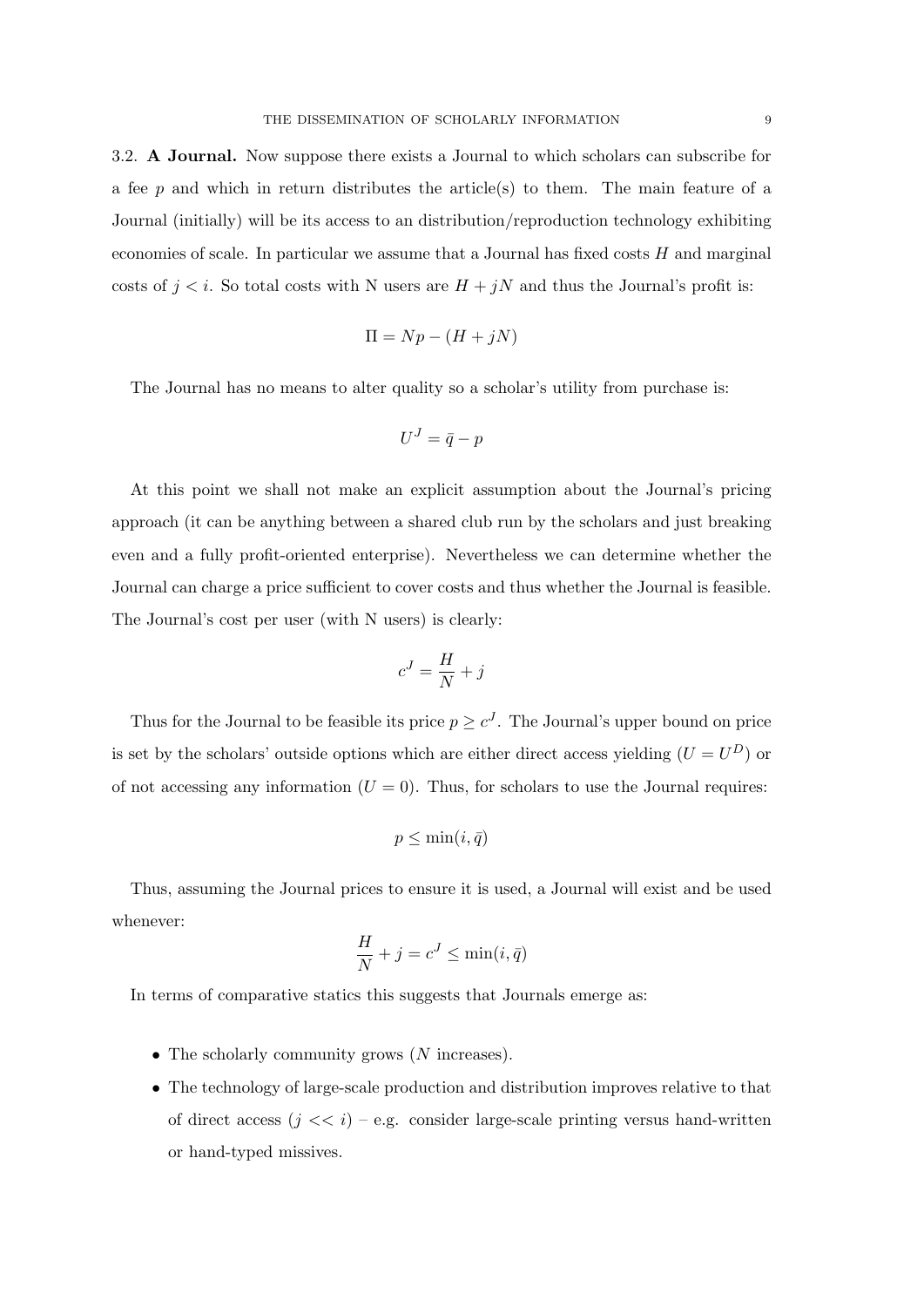#### 10 AL-UBAYDLI AND POLLOCK

It is noteworthy that many of the first academic Journals emerged in the late nineteenth and early twentieth century in an era which saw both a substantial increase in the size of the academic scholarly community and a significant improvement in commercial printing and distribution technologies over those available to private individuals.

3.3. Stand-Alone Filtering. We now add to the model the key concept of 'filtering'. The idea of 'filtering' is that by incurring some cost (of effort, money, etc)  $f(q)$  it is possible to provide an article set of expected average quality q. Note that by retaining  $\bar{q}$  to be the expected quality under the original distribution we have  $f(\bar{q}) = 0$ . To take this into account define  $q' = q - \bar{q}$  and re-define f in terms of  $q'$ ,  $f \equiv f(q')$ , so that  $f(0) = 0$ . We shall assume that once a set of articles has been selected there is no additional cost to providing it to an additional user (other than the cost of communication).

Let us consider first the case without a Journal. Let  $p^f$  be the price for a filtered set then the utility of a scholar using this filtered set is:

$$
U^f = q - 2i - p^f
$$

The extra  $i$  cost here represents the cost of acquiring the filtered information from the filterer in addition to the cost of subsequently obtaining the relevant articles. For the present we shall ignore the structure of the filtering market and simply assume that filtering is provided at its socially optimal level, i.e. where the quality level  $q^*$  satisfies  $f'(q^*) = N$ <sup>7</sup>

The surplus generated by filtering (excluding distribution costs i) equals  $q^* - \bar{q} - \frac{f^*}{N}$  $\frac{J}{N}$ . It will be convenient to have a single symbol to denote this value and we shall use  $\phi$ . Then in the case of competition (i.e. all gains accrue to scholars) a scholar's utility is given by:

$$
U^f = q^* - \bar{q} - \frac{f^*}{N} - i + \bar{q} - i = \underbrace{\phi - i}_{\text{Filtering Gain}} + \underbrace{\bar{q} - i}_{\text{Initial Situation}}
$$

3.4. Filtering with a Journal. We now turn to filtering with a Journal. In this case we shall assume that the Journal can do filtering in-house at cost  $f_J(q)$ . We explicitly differentiate Journal filtering costs from independent filtering because it is assumed that

<sup>7</sup>Note because of the linearity of the relationship of quality and price, assuming that producer and consumer surplus are equivalent, it does not matter how the price is set as it just affects the allocation of surplus between 'filterers' and scholars.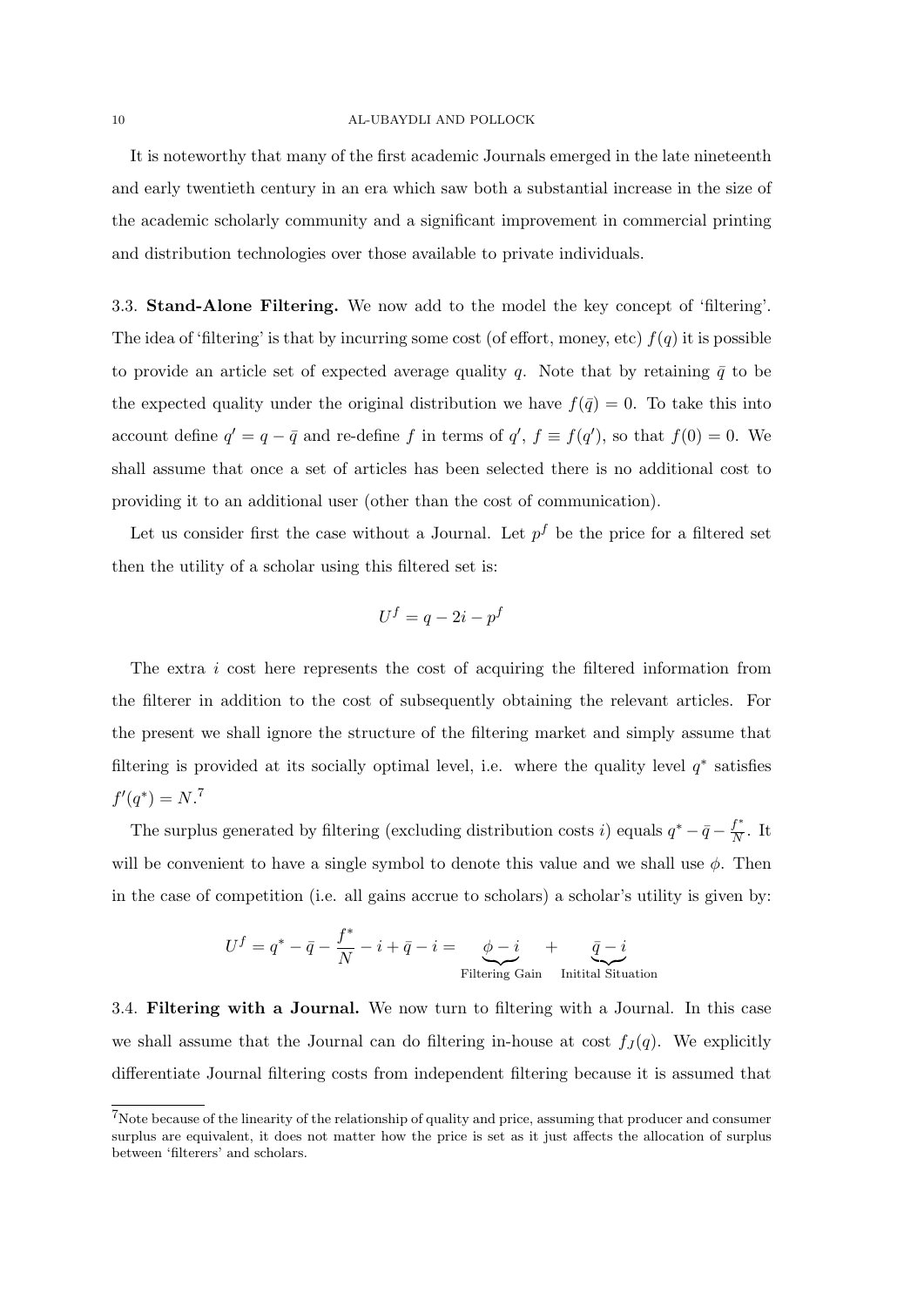the filtering is tied to the Journal.<sup>8</sup> The other difference from stand-alone filtering is that the Journal can distribute its filtering information at no additional cost – it is embodied in the selection of articles. Journal profits with filtering then are given by:

$$
\Pi^{Jf}(p,q) = Np - (H + jN + f_J(q))
$$

By the linearity of the utility function  $U^{Jf} = q - p$  the first order condition for Journal quality is the same as that just discussed in the case of stand-alone filtering:

$$
f_{J}^{\prime}(q_{J}^{*})=N
$$

A scholar's utility from the Journal is:

$$
U^{Jf} = q - p = q_J^* - p
$$

A Journal maximal profits are then:

$$
\Pi^{Jf} = Nq_J^* - (H + jN + f(q_J^*))
$$
  
=  $N(q_J^* - \bar{q} - \frac{f_J^*}{N} + \bar{q}) - (H + jN)$   
=  $N(\phi^J + \bar{q}) - (H + jN)$ 

Thus a journal is feasible if:

$$
\phi^J + \bar{q} \geq \frac{H}{N} + j \equiv c^J
$$

Conversely, the maximal possible utility for users is (setting price so that the Journal just breaks even):

$$
q^*_{J} - c^{J} - \frac{f(q^*_{J}}{N} = \phi^{J} + \bar{q} - c^{J}
$$

A Journal will be used in preference to the stand-alone option if:

$$
\underbrace{\phi^J - (\phi - i)}_{\text{J Filtering 'Advantage'}} + \underbrace{(i - c^J)}_{\text{Distribution 'Advantage'}} \ge 0
$$

Implications:

<sup>8</sup>One could allow a Journal to buy-in 'filtering' from outside. However given the centrality of filtering to the identity of a Journal as well as the nature of the reviewing process (largely done by the scholarly community) it is likely that the filtering will be explicitly associated with the Journal. More on this issue can be found below.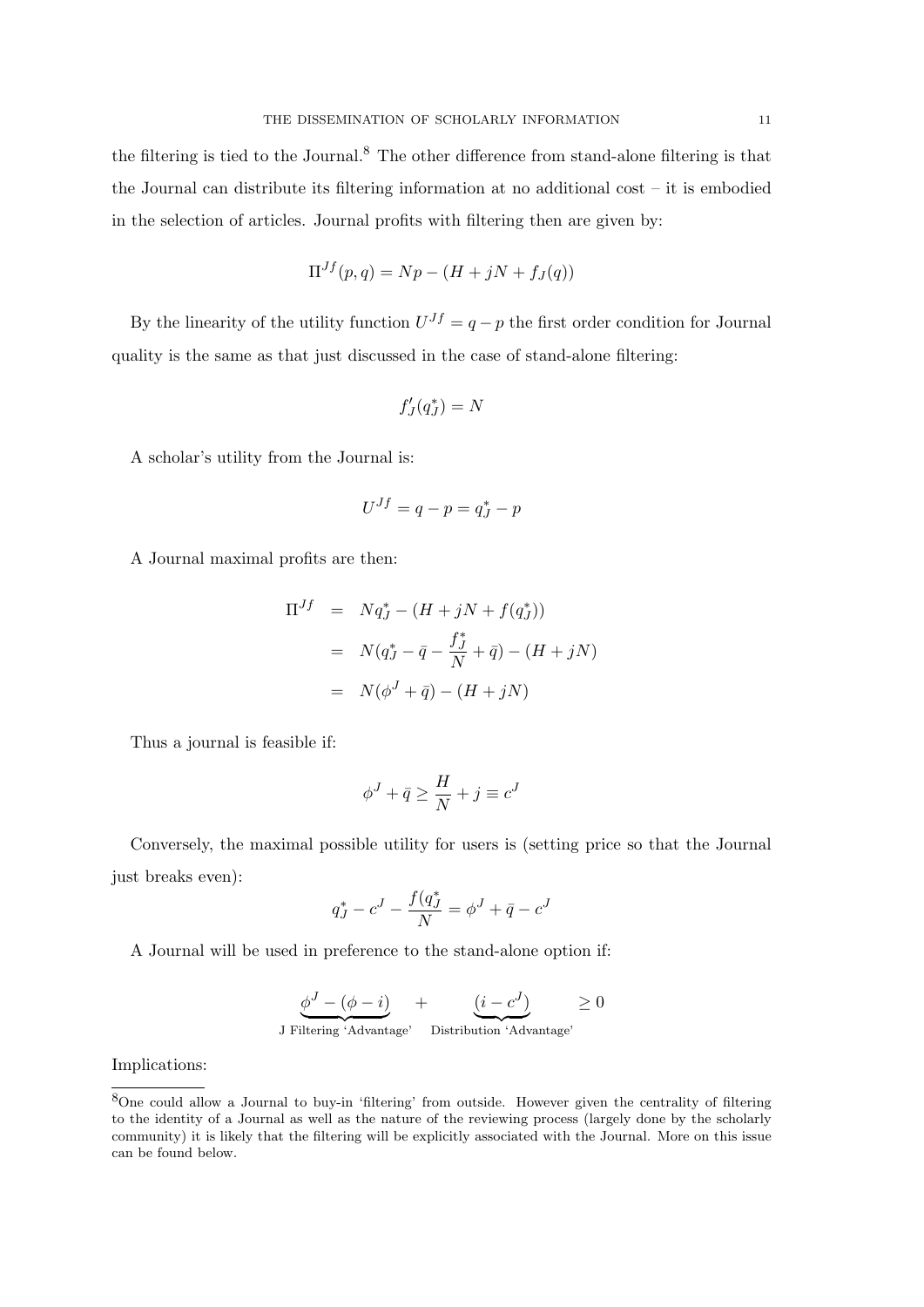- A Journal will always performing filtering  $(\phi_J)$  is positive) and filtering increases the likelihood that the Journal is feasible.
- The complementarity in distribution of articles and information on quality gives the journal a significant advantage if costs of stand-alone distribution  $(i)$  are high. In particular, the journal can be worse at filtering  $(\phi^J$  versus  $\phi)$  but still have a filtering advantage (as long as  $\phi^J \ge \phi - i$ ).
- When communication costs are important a journal may also have a significant cost advantage in the filtering 'technology' as there will be obvious complementarities between receiving and processing articles for filtering and doing so for distribution. In this case  $\phi^J > \phi$ . Assuming a journal is at least as cost efficient a distribution mechanism as stand-alone distribution this implies that a Journal will always be used in preference to the stand-alone option.

Again this fits the historical record: once journals came into existence they performed filtering. Furthermore, if a journal offers significant distribution cost advantages (standalone distribution is costly) it is also probable that is has significant filtering advantages based both on the complementarity of distributing filtering information and articles and the complementarity of the filtering process and normal article distribution operation.

Lastly, it is important to note that there are other reasons to inter-link filtering and distribution than simple economies of scope. Naturally filtering providers may wish to assert exclusivity. This can be difficult to operate effectively without a Journal (one would need to be able to assert monopoly control over the selection list which might be difficult). However once filtering is associated with a Journal the matter is simple. Since the Journal obtains copyright over the articles contained therein the Journal is able to prevent anyone accessing those articles other than through the Journal.

# 4. Digitization and Filtering

We now wish to consider what happens with the advent of modern digital communication and computer technologies. In our model, this will equate to the cost of transmission,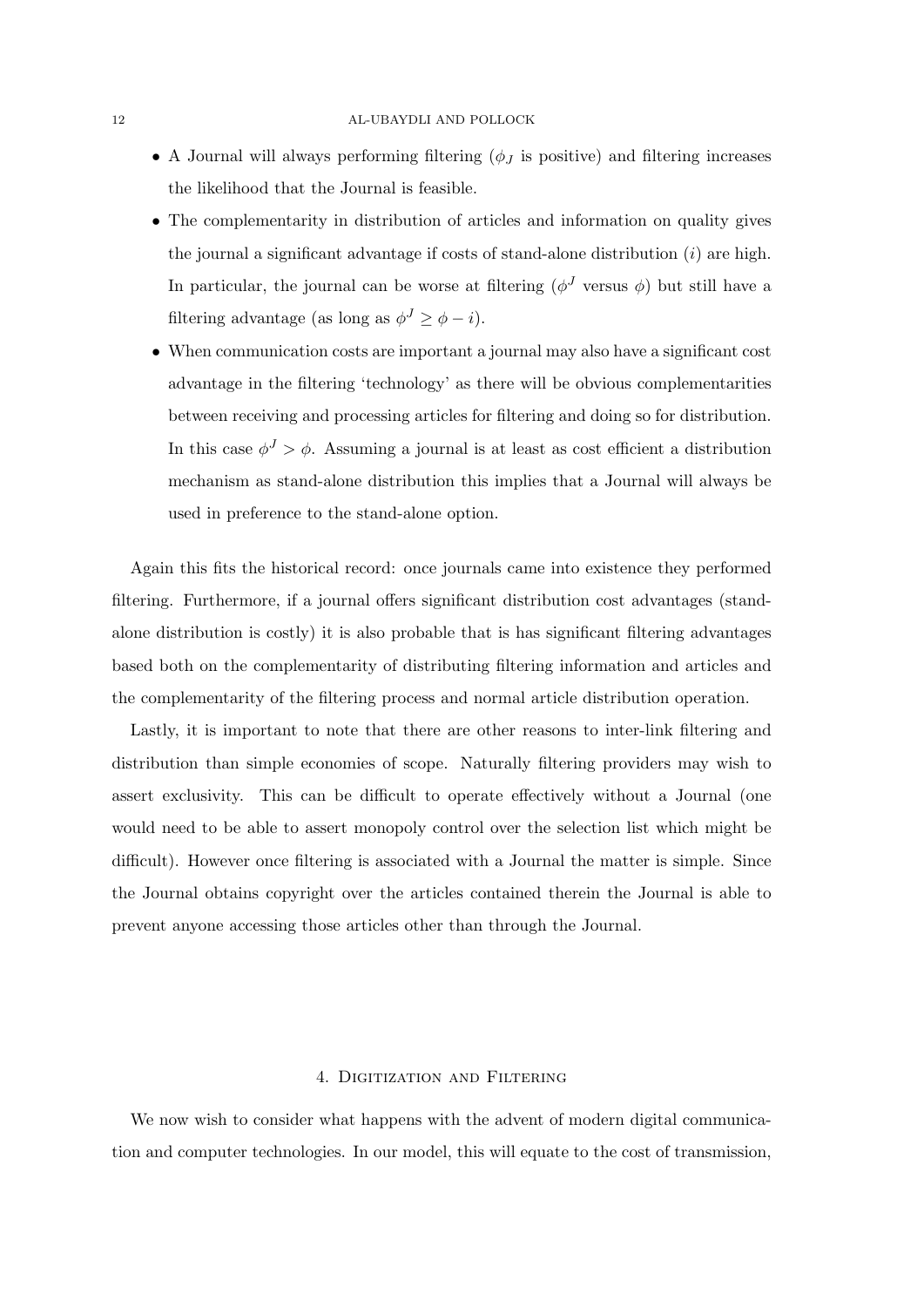and hence the cost of distribution, dropping to zero:<sup>9</sup>

$$
c^J=i=0
$$

By removing 'distribution' from the equation this has the result of reducing the discussion to a comparison of selection (filtering) mechanisms.<sup>10</sup> In particular, in our case, a comparison of the stand-alone and journal models becomes a comparison of their filtering technologies:  $f(q)$  and  $f<sub>J</sub>(q)$ . As such, it is now important for us to go into more detail both about what these technologies involve and how they are affected by the institutional mechanisms of which they are part in which they operate (e.g. as part of a journal).

4.1. Centralized and Distributed Filtering. We begin by observing that, for scholarly information, a large part of filtering is provided directly by scholars themselves in the form of reviewing.<sup>11</sup> The need for filtering to be done by scholars themselves is obvious: it is only someone doing research who is able to judge the type and quality of another's work. Furthermore, this reviewing is considered sufficiently important to the community at large that it is frequently done for 'free'.<sup>12</sup> In this sense then, the creation of 'filtering' begins as a form of 'peer-production' across a distributed network (the scholarly community) utilizing the efficiencies arising from the clear complementarities between research and reviewing. However, as it stands, the system is ultimately a centralized one in that reviews are not publicly available but provided to, and solicited by, a journal, which then processes the information as it sees fit (usually non-transparently), and makes available filtering information only in the form of the journals decision to carry (or not) a particular article.

<sup>9</sup>Of course many (perhaps most) journals still provide 'print' versions. However: a) such a facility is not essential to a journal and could always be provided separately b) we are concerned with the cheapest feasible options for communication c) the majority of communication in this area is now online (even if much material is then subsequently printed out).

 $10$ One could argue that there are still concerns about, for example, storage of material. However, while this is not costless it is relatively so cheap to provide as part of standard academic infrastructure that it is free for the community to use (cf. http://arxiv.org/, http://repec.org, the myriad of institutional repositories).

<sup>&</sup>lt;sup>11</sup>Here we are subsuming reviewing within filtering. Clearly reviewing may also lead to the improvement of the quality of work and not just selection (as implied by the term 'filtering'). However the difference is not great and makes little difference to this analysis.

 $12$ Of course there are reasons that scholars review for free other than simple public-spiritedness. The ability to influence what is read and accepted in the community can be personally valuable (and can even, on occasion be abused). Similarly, especially for junior scholars, reviewing may be a necessary way to earn credit with their elders particularly on the more powerful journals and to ensure that their own work is considered.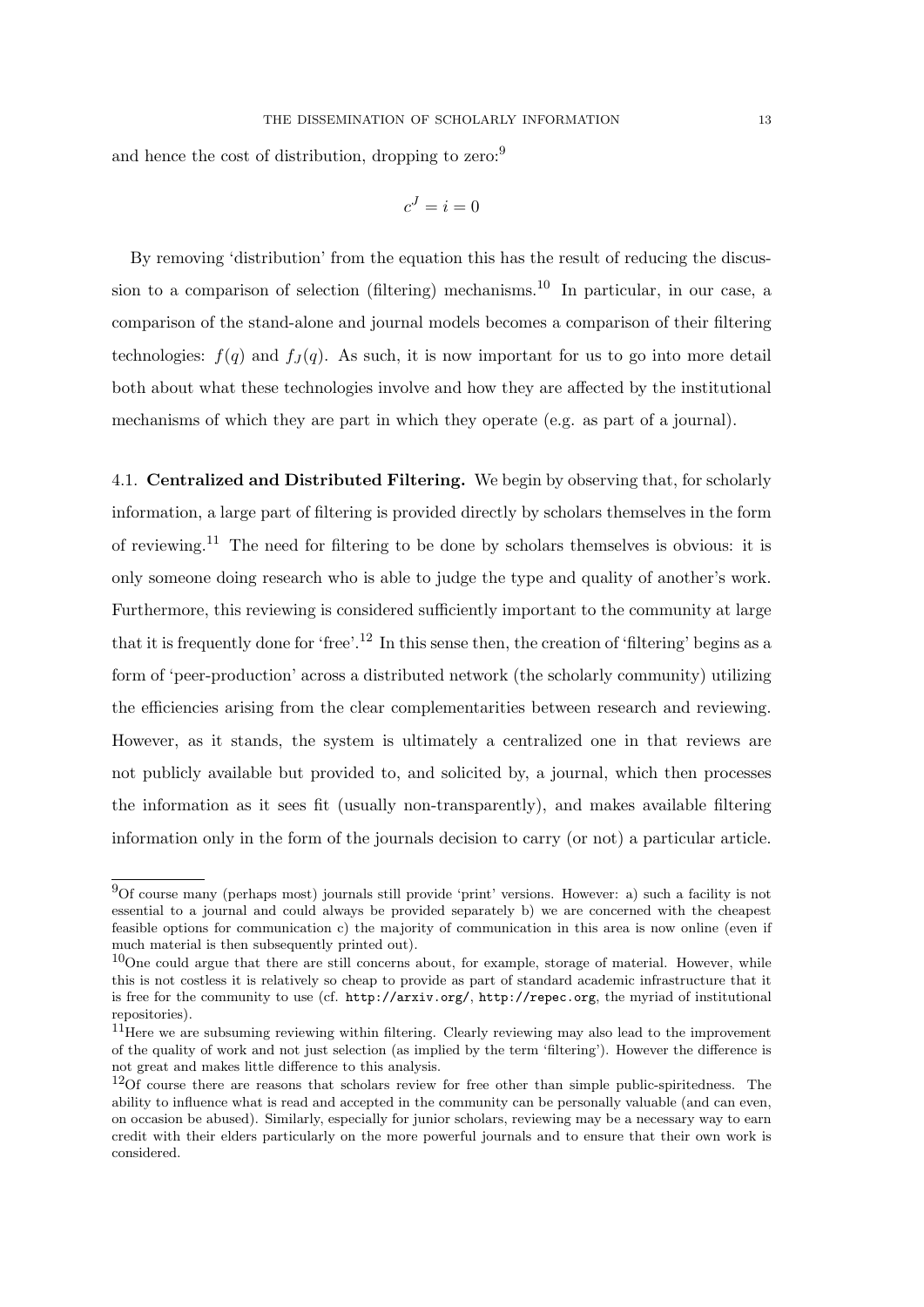Thus, in its present form, filtering, at least at the formal level, $^{13}$  is almost all journal based, and journal driven, and as such centralized.

There are, however, much more decentralized, or 'distributed', mechanisms available. In particular, 'reviewing'<sup>14</sup> could be made independent of journals and itself opened up (i.e. review information becomes public). With this basic information now available (rather than hidden behind the centralized filterer), a myriad of aggregation possibilities open up. For example, one could imagine the usage of the types of voting processes already used on Internet news sites such as Slashdot, Digg, and Reddit which allow for the simultaneous aggregation of large number of votes weighted by reliability/credibility metrics. Alternatively, individuals could utilize 'reviews' directly using their own weightings or decide to use the reviews and weightings of a specific group (what we term NotAJournals). These possibilities, together with a detailed description of how a distributed mechanism would work, are discussed at greater length in an appendix. Here, the key point we want to make is that the distributed model offers some major benefits relative to the traditional centralized journal one.<sup>15</sup>

First, it reduces information wastage. In a centralized system the filtering information reaching the community via journals is much coarser than that originally being produced in the form of reviews whereas in the decentralized system all that basic information is available to all.<sup>16</sup> Furthermore, the many 'reviews' produced outside of the journal system are not used – for example, scholars read, and form opinions on, a large amount of material in the course of their research yet in the current system there is little opportunity for that information to be used. $17$ 

Second, in a centralized, journal-based system, there is significant wastage of effort. This occurs because of duplication: the same article being processed by two (or more)

<sup>13</sup>Of course we all use our personal experience to form opinions about what to read but this is an informal process seldom extending beyond ourselves, or at most, a small group of colleagues.

<sup>14</sup>We should emphasize that once considering more distributed mechanisms it is necessary to expand the concept of reviewing to include any expression of meaningful opinion be that a simple vote or detailed commentary.

<sup>15</sup>A useful analogy here is the contrast between centrally planned (or firm-based) versus market-based production. In a centrally planned system information (prices, capacities, demand) may be obtained from multiple sources but it is processed and disseminated centrally. In the market-based system this information is distributed throughout the market network.

<sup>&</sup>lt;sup>16</sup>The Journal system does have different incentive effects on reviewers: quality decisions are anonymized to some extent which can help in soliciting honest appraisals (though it can also lead to abuse). However, a distributed system can also provide for anonymization if necessary – see below.

<sup>17</sup>Other than, one might argue, in the very crude form of citations.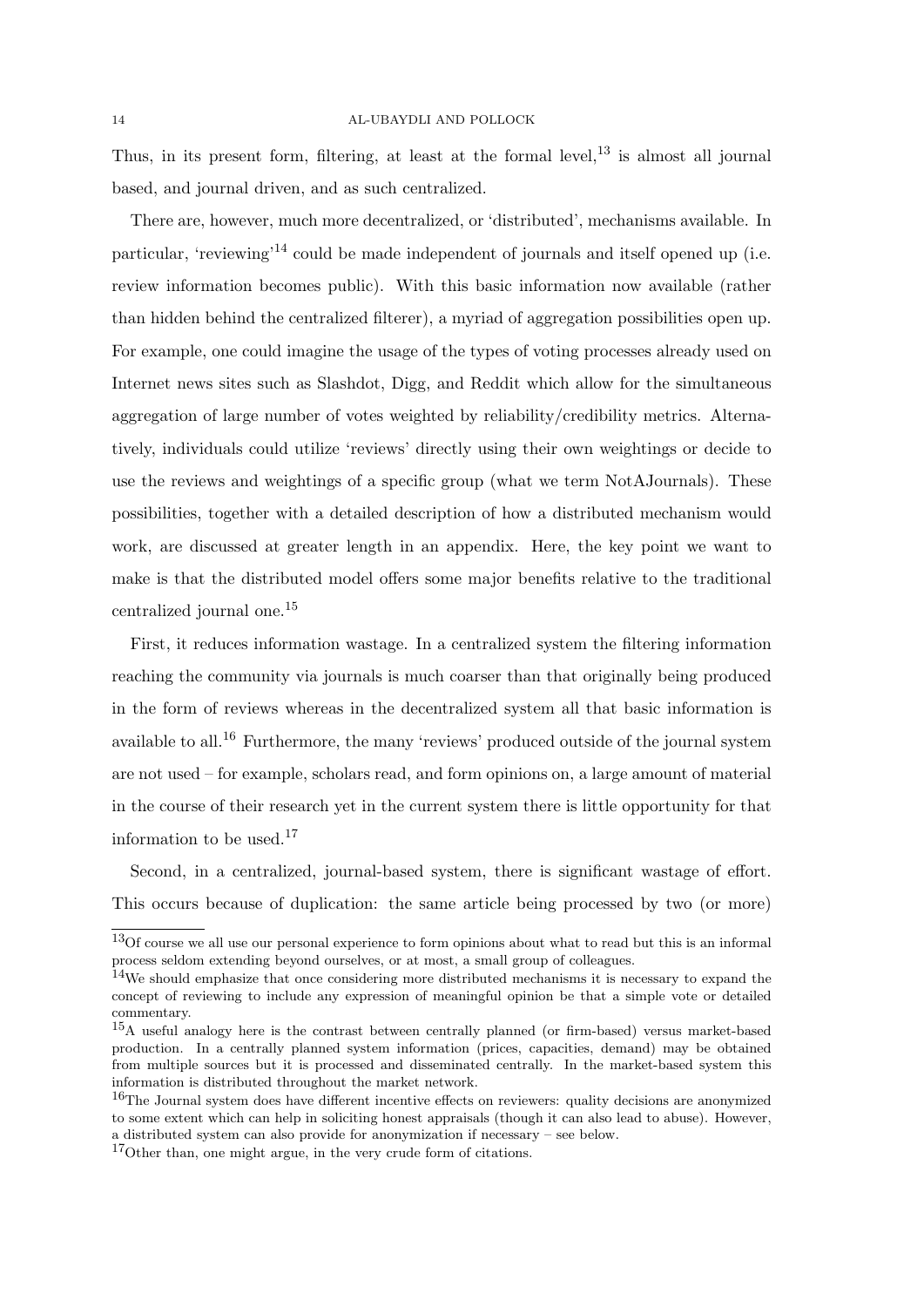different journals; and because of the administrative burden of managing the submission and reviewing process.<sup>18</sup>

Third, reviewing becomes a first-order, and more prestigious, activity with greater opportunity for specialization – at the present time, reviewing, is generally considered a very secondary activity, providing rather limited credit within the community.

Fourth, transparency is improved as there is now a clear separation of the reviewing and aggregation process. Fifth, and finally, it allows for competition and innovation in the aggregation (and reviewing) process. Entry as a filtering service is very easy and services are free to experiment with different algorithms, methods and types of reviews (and there is a pressure to improve provided by the users).<sup>19</sup>

Of all of these factors the most important, we think, are the first and last. These both deal with the information loss under a centralized model and imply significant efficiency gains from a distributed approach. Given the supposed attractiveness then, of the distributed approach, we must ask why the centralized journal model is currently dominant.

4.2. The Existence and Persistence of the Closed, Centralized Model. To understand the persistence of the 'closed', 'centralized' model recall that 'closed' journals necessarily tie distribution and filtering by asserting exclusive rights (using copyright) in the articles they carry. As discussed at the end of section 3.4, this tying is necessary because otherwise there would be no effective way to control access to their filtering service. This has a dramatic impact: without access to the underlying articles filtering is both less valuable (what good is knowing about an article if you cannot access it) and much harder to perform (how can one assess an article if one has not read it). Thus, by asserting exclusivity over articles, these 'closed' journals automatically and directly undermine any kind of distributed filtering scheme. One of the great benefits then of an 'open-access' approach, even if still in the form of a journal,  $2<sup>0</sup>$  is that it does not do this. Open-access

<sup>18</sup>This is not to say there would not be some costs of a similar kind in an alternative system but these would likely be significantly less – there would be no manuscript processing,

<sup>&</sup>lt;sup>19</sup>Concrete examples, including such possibilities as using reviews of reviews, personal weightings, can be found in the appendix.

 $^{20}$ It is important to note here that a large part of the 'open-access' effort is directed not at journals but simply at building institutional repositories wherein articles can be deposited and then made openly available. This is obviously perfectly compatible with the distributed approach – and in fact some kind of article repository is a clear prerequisite for the distributed filtering to function (see appendix).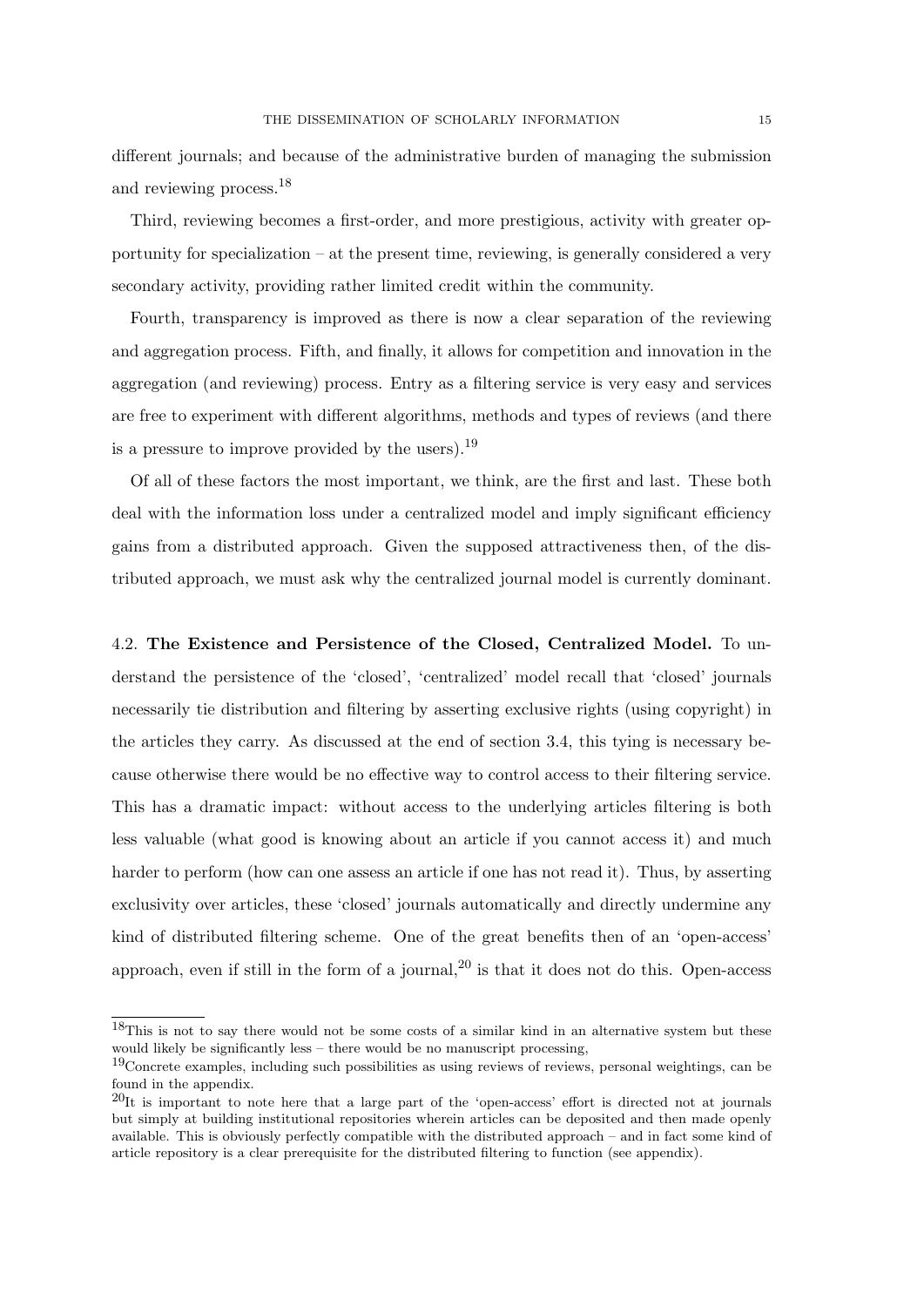journals therefore are compatible with distributed filtering approaches even if not directly supportive of them. $^{21}$ 

This is only half of the explanation however. 'Closed' journals can prevent distributed filtering happening but why do they exist in the first place and continue to persist? The answer to the first part is provided by our work in the previous sections. When communication costs are high journals are highly attractive as distribution mechanisms. Furthermore, they will naturally evolve to provide filtering (and in any case distributed filtering would be entirely impractical without (almost) zero-cost digital communications). Thus, initially, journals are the only feasible mechanisms. However, as we discussed at the start of this section technology has changed so we come to the second part: why does the (closed) journal model persist in the digital environment?

The answer here too is simple: lock-in. As filterers, journals gradually evolve marketpower because of the build-up of expectations on the two sides of its operations (authors and readers). Authors wish to submit to 'good' journals (with lots of readers) and readers want to access 'good' articles. Furthermore, the journal system is no longer simply about communication but also has complex inter-linkages with the mechanisms for reward and advancement within the academy. Since, expectations are persistent and once established are slow to change it is very hard to move away from the existing equilibrium – neither authors nor readers will wish to deviate unless convinced the other party will simultaneously do so (and authors, even those with a preference for open-access or distributed models, have the added pressure to submit to 'good' journals in and of themselves).<sup>22</sup> As a result, it is very hard to switch from a 'closed' journal model to an alternative – even if it offers significant advantages.<sup>23</sup>

 $21$ The one obvious way an open-access *journal* detracts from the distributed model is that it obfuscates the reviewing information. However, this could at least be partially addressed by open-access publications giving reviewers the option to have their review made public (with the option for anonymization or redaction if requested).

 $22$ This kind of lock-in is standard to all indirect network effect (two-sided platform) models of which journals are a classic example. See on indirect network effects and two-sided platforms, Church et al. (2003); Nocke et al. (2007); Pollock (2009), on specific application to journals see McCabe and Snyder (2007); Jeon and Rochet (2007).

<sup>&</sup>lt;sup>23</sup>In addition there are also some basic political economy considerations. The very existence of lock-in engenders market-power and, hence, at for-profit journals, very substantial profits. This in turn generates strong incentives for those organizations to preserve the current system. At the same time, the benefits from a distributed model would largely accrue to the scholarly community as a whole. That community, though large, is uncoordinated and some of its members, especially its more senior ones, already have a large investment in the existing system.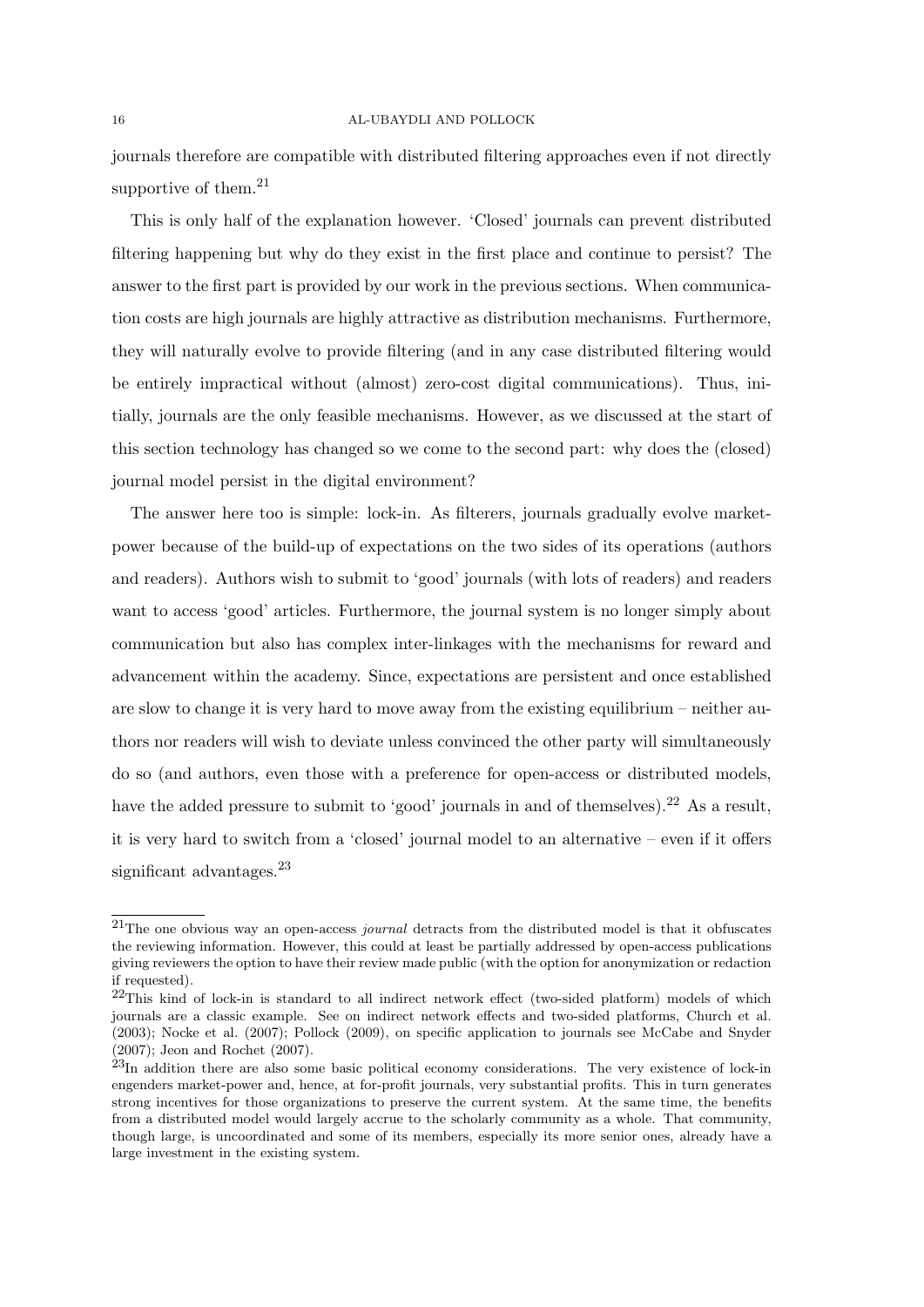#### 5. Conclusion

In this paper we set out the basic goals of the scholarly communication system. We compared the current, journal dominated system, against those goals and found it wanting, and explored in detail alternative options in which distribution and filtering are separated and centralized filtering is replaced by a distributed, decentralized approach.

Using a simple model we explored the factors underlying the development of the current journal paradigm. There were two main factors: a) the high costs of information transmission in the pre-digital era (and, associatedly, fixed costs and economies of scale in transmission which make journals an effective club good) b) the natural complementarity of filtering to distribution which leads journals to act as filtering as well as distributional mechanisms.

With the collapse of transmission costs in the era of the Internet these original rationales for journals have disappeared. It is now possible for distribution and filtering to be separate and for the development of richer, and more complex filtering models based on decentralized, distributed mechanisms – with this latter process dependent on the first (if distribution and filtering are tied – as in the traditional journal model – distributed mechanisms make little sense).

We explored the various benefits of such alternative distributed mechanisms – and also provide a detailed description of how such a mechanism would function in appendix A. One of the main implications of our work discussion is that a crucial benefit of the openaccess approach, in addition to the obvious one of reducing the deadweight loss to access, is that it permits the development of radically new matching mechanisms based on a richer set of information which offer major efficiency (and other) advantages. This second benefit, though often overlooked, is a major one, and is, in the long run we believe, likely to be the most significant.

Unfortunately, it is hard for new approaches to take hold because of the lock-in to the traditional 'closed' journal model engendered by the mutual expectations of authors and readers. Given the potential benefits afforded by innovation in this area, it is crucial that the potential of new approaches be thoroughly considered so that the scholarly community can adequately assess the options and, if necessary, take collective action to achieve mutually beneficial change.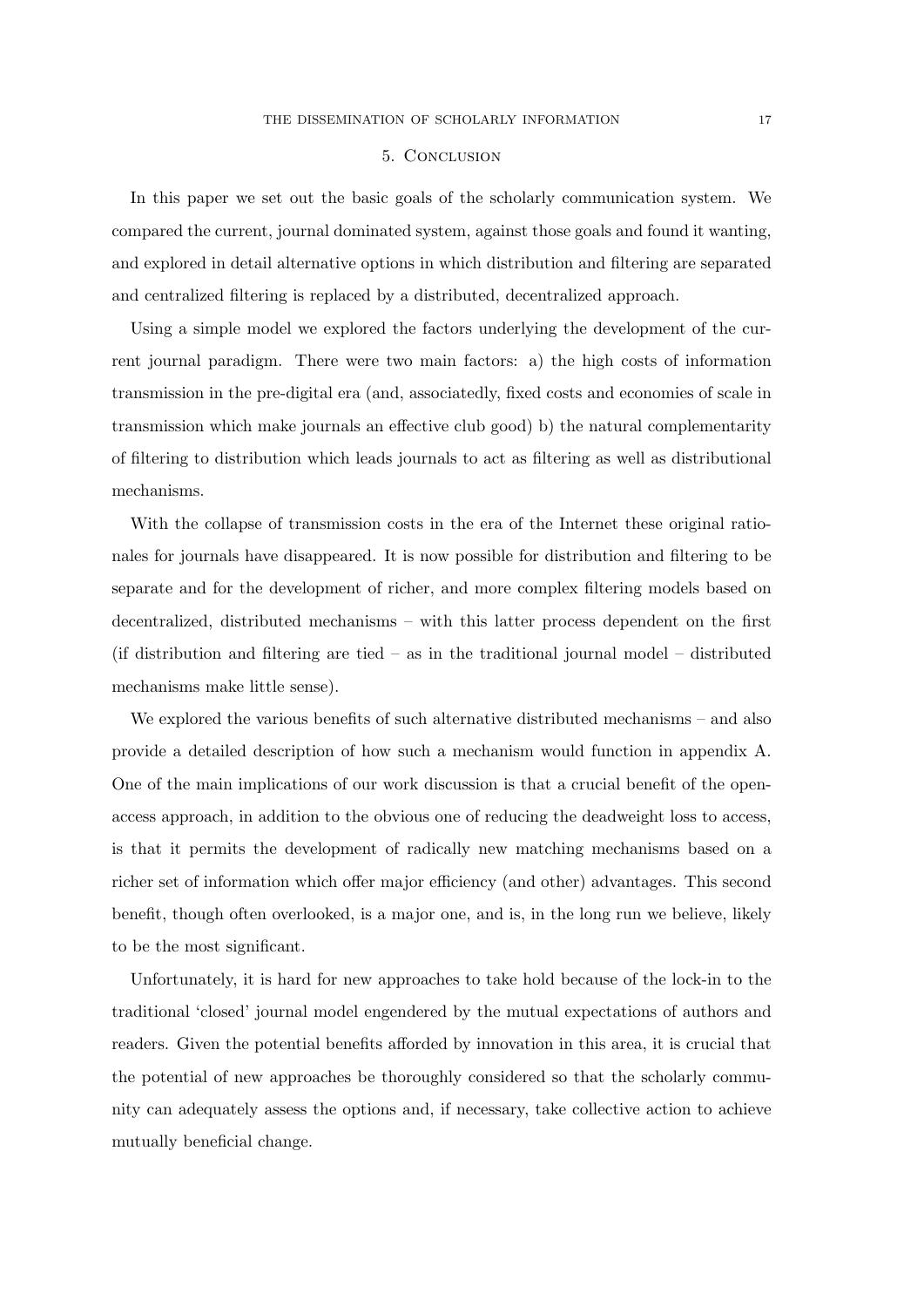## Appendix A. Distributed Filtering: A Proposal

Here we give a concrete proposal as to how a distributed filtering mechanism for scholarly information would function:

- All papers are uploaded to 'open' repositories from which free access is allowed. Each paper receives an identifier.
- All members of the community (or anyone in fact) are allocated identifiers by the Reviewing/Filtering network
- There exist Reviewing/Filtering servers where people can log on and make a 'review' of a paper. A review could consist of a single vote or a proper detailed critique.
- Review weighting and ranking. Given review weighting (and perhaps author ranking) one can produce a 'quality' value for each paper. The weighting system would be one of the most obvious places for innovation and competition to deliver efficiency improvements. We discuss this in more detail below but do mention one important aspect:
- Ranking and Reviewing/Filtering by groups (NotAJournals). One major innovation permitted is that one need not have one single ranking/weighting algorithm. Instead one could allow groups to form which supplied their own weights and ranking (most obviously they could have a weighting in which only reviews by the group mattered – this corresponds to a traditional journal).

A.1. Reviews. At its simplest a review is a 'vote' (this could either be discrete e.g. one of 1, 2, 3, 4, 5 or it could continuous e.g. any number  $\in [1, 5]$ .)<sup>24</sup> However it can also include full commentary in the traditional manor. The more detailed this commentary the more valuable the review. Reviews could also be non-anonymous. Non-anonymous reviews could be given higher weight than a non-anonymous review.

A.2. **Ranking and Review Weighting.** As discussed already it is suggested that there could be many different ranking and weighting functions. However, it is still worth considering some of the general attractive properties. For example, weighting should probably be higher for non-anonymous reviews – though this weighting would be interacted with

<sup>&</sup>lt;sup>24</sup>We wish to explicitly using a range such as  $[-1, 1]$  that contains zero as we wish to reserve that for the case where no rating has been provided.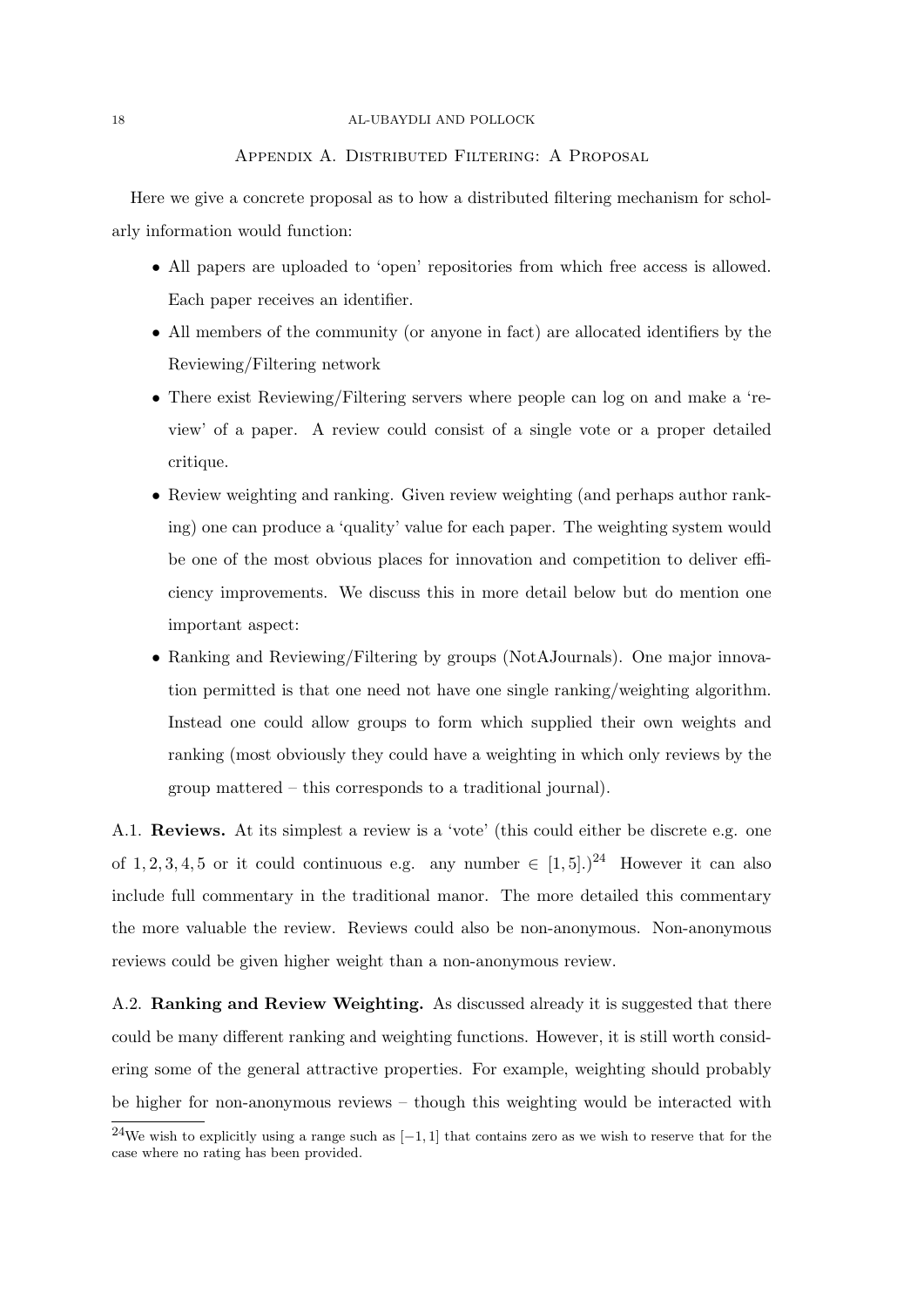the valency of the review with negative non-anonymous reviews getting a higher weighting than positive non-anonymous reviews. The weighting would be higher for detailed reviews than non-detailed reviews. Of course this may be difficult to implement in an automated way. To remedy this it might make sense to take the whole reviewing mechanism a step back and 'review' reviews. That is, just as scholars can vote on articles, they can vote on reviews of articles. These reviews of reviews would then used to generate (or alter) the weighting system for reviewers and hence of reviews. Users would not be confined to using the default weighting system but could design their own. This issue is considered in the next section.

A.3. NotAJournals. A given user could decide that they only care about non-anonymous reviews provided by a particular group of people – this would correspond to a weighting of zero for the rest of the reviewing population. Extending this it is natural for groups to develop to review in particular areas. Members of such a group would review particular sets of articles (with efforts to ensure that each article gets reviewed by at least several members of the group). At the same time the group could make available a weight-set corresponding exactly to that group as well as a selected articles set – members of the group likely also review outside of the area of this group and so a weight-set is not sufficient information to permit others to just get the group's set of recommended articles. The group would thus be making available a particularly set of reviewed articles. In this sense the group would function, at least on the filtering side of things, much like a traditional journal. However they would not have exclusivity over the articles. For this reason we have christened them NotAJournals.<sup>25</sup>

A.4. Formal Mechanism. Formally we could describe the system as consisting of scholars  $s_i$   $(i = 1, 2, ...)$ , articles  $a_j$ , reviews by scholar of articles  $r_{ij}$  (note that a review and just be a single number of could be considered as a tuple of rating plus other attributes such as comments). A weight-set is then a tuple of weights  $\{w_i\}$  together with a review evaluation function  $f$  (which is a function of the computable attributes of the review, the

<sup>&</sup>lt;sup>25</sup>This name, to our knowledge, was originally coined by David Levine who started his NAJ Economics in 2001.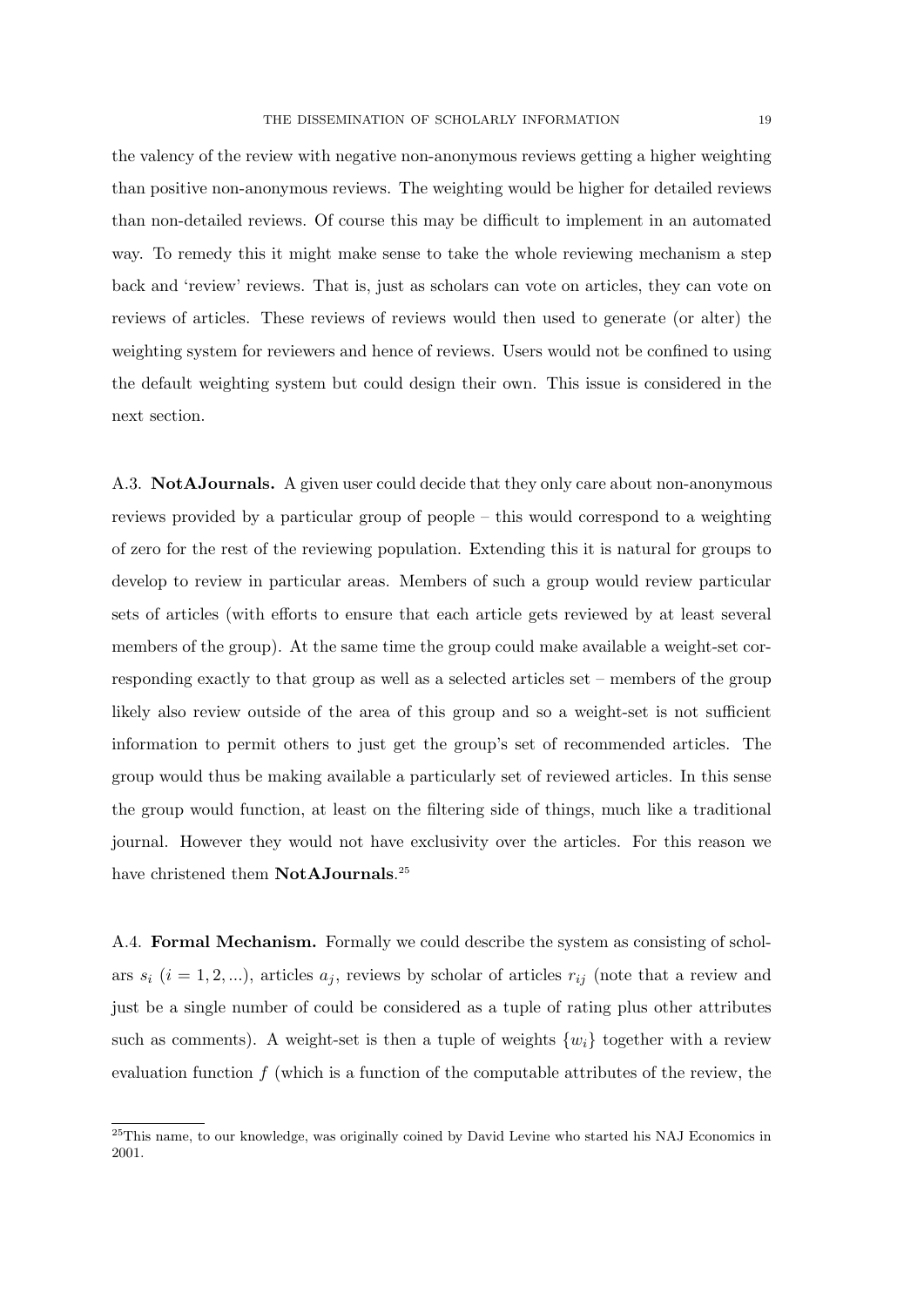article and the scholar). A overall weight function is then:

$$
W(a_j) = \sum_i w_i f(r_{ij}, a_j)
$$

Some examples:

• Simplest linear case. The only attributes of the review are a rating which with simple linear weighting would give:

$$
W(a_j) = \sum w_i r_{ij}
$$

- Give value for detailed comments, so  $r_{ij}$  is a tuple consisting of 'numeric' rating plus indicator of whether review was detailed or not.
- Limiting to only caring about reviews from reviewers with expertise in that area etc. This is similar to first example but where  $w_i$  are set to 0 for all reviewers without expertise.

### **REFERENCES**

- Bergstrom, C. and Bergstrom, T. (2004). The costs and benefits of library site licenses to academic journals. Proceedings of the National Academy of Sciences, 101(3):897–902.
- Bergstrom, T. C. (2001). Free Labor for Costly Journals. Journal of Economic Perspectives, 15(4):183–198.
- Church, J., Gandal, N., and Krause, D. (2003). Indirect Network Effects and Adoption Externalities. mimeo.
- Dewatripont, M., Ginsburgh, V., Legros, P., and Walckiers, A. (2007). Pricing of scientific journals and market power. Journal of the European Economic Association, 5(2-3):400– 410.
- Jeon, D.-S. and Rochet, J.-C. (2007). The pricing of academic journals: A two-sided market perspective. IDEI Working Papers 458, Institut d'conomie Industrielle (IDEI), Toulouse.
- McCabe, M. and Snyder, C. (2005). Open Access and Academic Journal Quality. American Economic Review, 95(2):453–458.
- McCabe, M. J. (2002). Journal pricing and mergers: A portfolio approach. American Economic Review, 92(1):259–269.